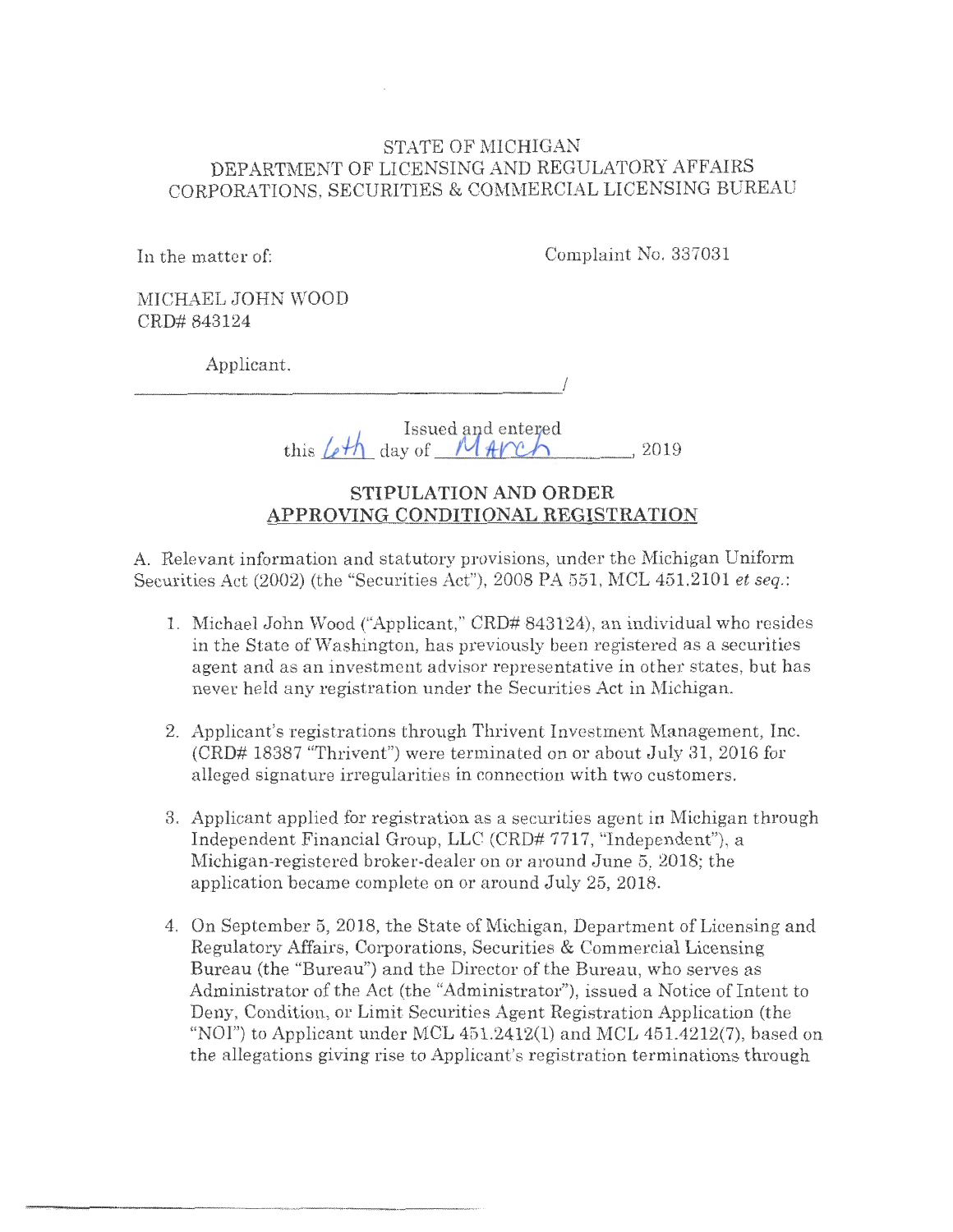Thrivent. In response to the NOI, Applicant requested an administrative hearing on or about October 9, 2018.

- 5. Michael John Wood does not admit or deny the allegations set forth in the NOI or any alleged wrongdoing that led to the termination of his registrations through Thrivent, and consents to entry of this Stipulation and Consent Order Approving Conditional Registration only for the purpose of resolving the NOI in an expeditious fashion that avoids the time and expense associated with an administrative proceeding on the Hearing Request and any appeals therefrom.
- 6. Applicant will be working at the following address:

| Address:                                                        | 4305 183rd Avenue East Lake Tapps, WA 98391 |  |  |  |
|-----------------------------------------------------------------|---------------------------------------------|--|--|--|
|                                                                 | Telephone: (206) 940-3330                   |  |  |  |
| E-mail:                                                         | michaelwood@pinnaclef.com                   |  |  |  |
| Applicant will be supervised by the following Supervisor or Con |                                             |  |  |  |

7. Applicant will be supervised by the following Supervisor or Compliance Officer at Independent, who works at the address indicated:

| Name:              | Karin Wold, CRD No. 1430016                                                               |  |  |
|--------------------|-------------------------------------------------------------------------------------------|--|--|
| Title:<br>Address: | Designated Supervision Principal<br>12671 High Bluff Drive, Suite 200 San Diego, CA 92130 |  |  |
|                    | Telephone: (858) 436-3180, Ext. 209                                                       |  |  |
| E-mail:            | kwold@ifgsd.com                                                                           |  |  |

- 8. The Administrator, Independent, and Applicant (collectively, "the Parties") acknowledge and agree that Applicant's alleged conduct, as set forth in the NOI, provides grounds for the Administrator to deny, condition, or limit Applicant's securities agent application, as provided in the NOI.
- 9. The Parties have determined, notwithstanding the basis for disciplinary action, that: (a) protection of the investing public does not require additional disciplinary action if Applicant and Independent agree to registration subject to the terms and conditions specified in this Stipulation and Order; and (b) the conditional registration of Applicant pursuant to this Stipulation and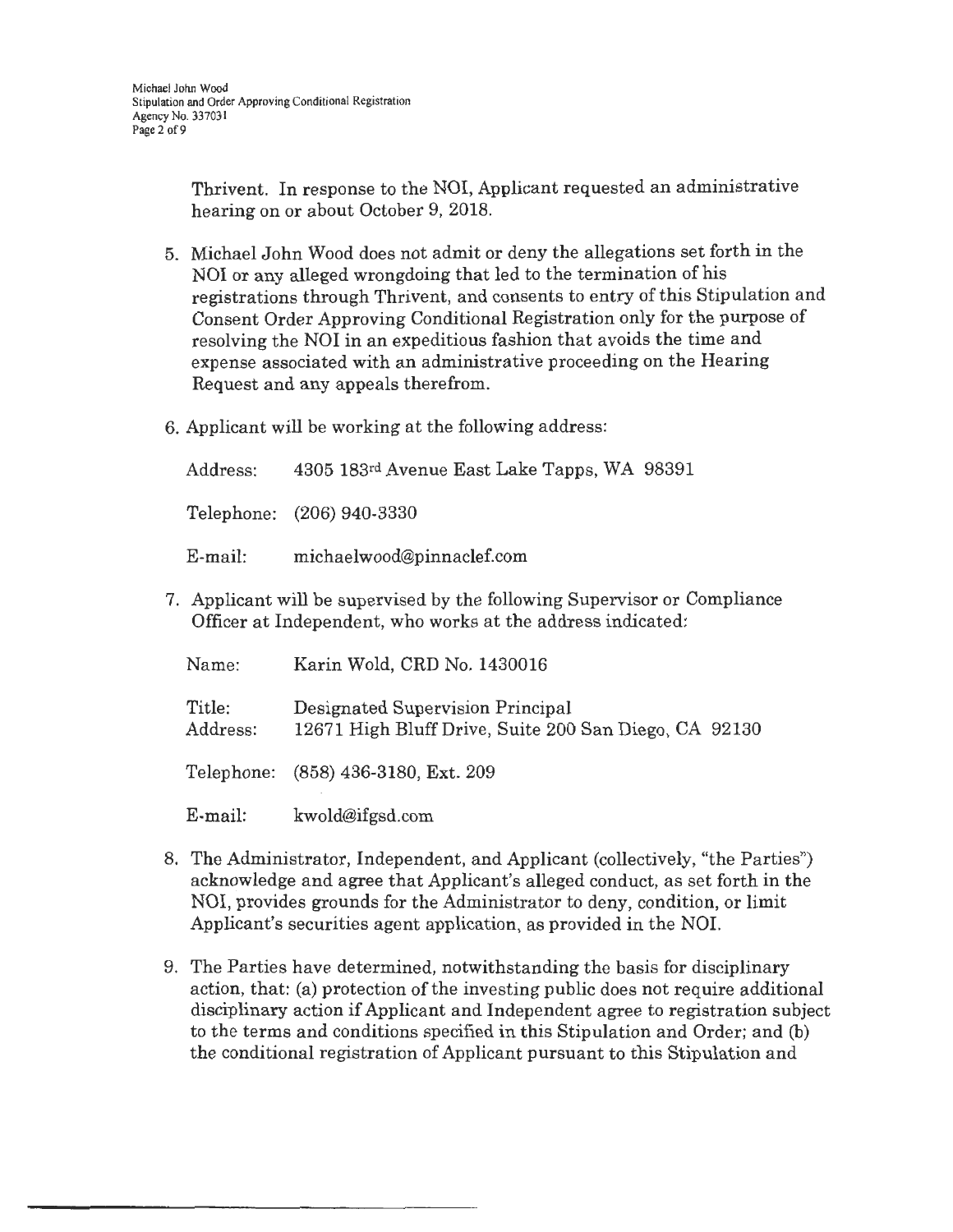Order is authorized by law and otherwise reasonable, appropriate, and in the public interest.

10.Applicant was represented by, and had the advice of, legal counsel throughout the process of resolving the NOL

# B. STIPULATION

The Parties agree to this Stipulation enabling the Administrator to conditionally register Applicant as a securities agent subject to Independent's and Applicant's compliance with the following conditions and additional terms agreed to by the Parties below:

- L The Parties agree that, effective upon entry of the attached Order, the NOI and Applicant's request for a hearing are both resolved without further action by the Parties.
- 2. Following entry of the attached Order, the Bureau will file a Form U6 reflecting the Parties' resolution of the NOI under this Stipulation and Order. In addition, the Bureau will update the Central Registration Depository (the "CRD") to reflect Applicant's registration as a securities agent as "APPROVED-RES [RESTRICTED]." This Stipulation and Order is a public record required to be published and made available to the public, consistent with section 11 of the Michigan Freedom of Information Act, MCL 15.241. The Bureau currently publishes copies of orders issued under the Act to the Bureau's website.

# **Compliance Review and Reporting**

- 3. As described further in paragraphs B.14 and B.15, Applicant agrees to prepare and submit quarterly compliance reports to his supervisor at Independent in the form attached as Exhibit A, which Independent will then review, certify, and maintain together with all additional information required by this Stipulation and Order. "Quarter'' or "quarterly," for purposes of this paragraph and as used throughout this Stipulation and Order, means the periods from January 1 to March 31; April 1 to June 30; July **1** to September 30; and October **1** to December 31.
- 4. Applicant's securities agent registration will remain conditional and subject to this Stipulation and Order, and Independent agrees to supervise Applicant under this Stipulation and Order, for a minimum period of one (1) year, unless extended as described in this Stipulation and Order (the "Conditional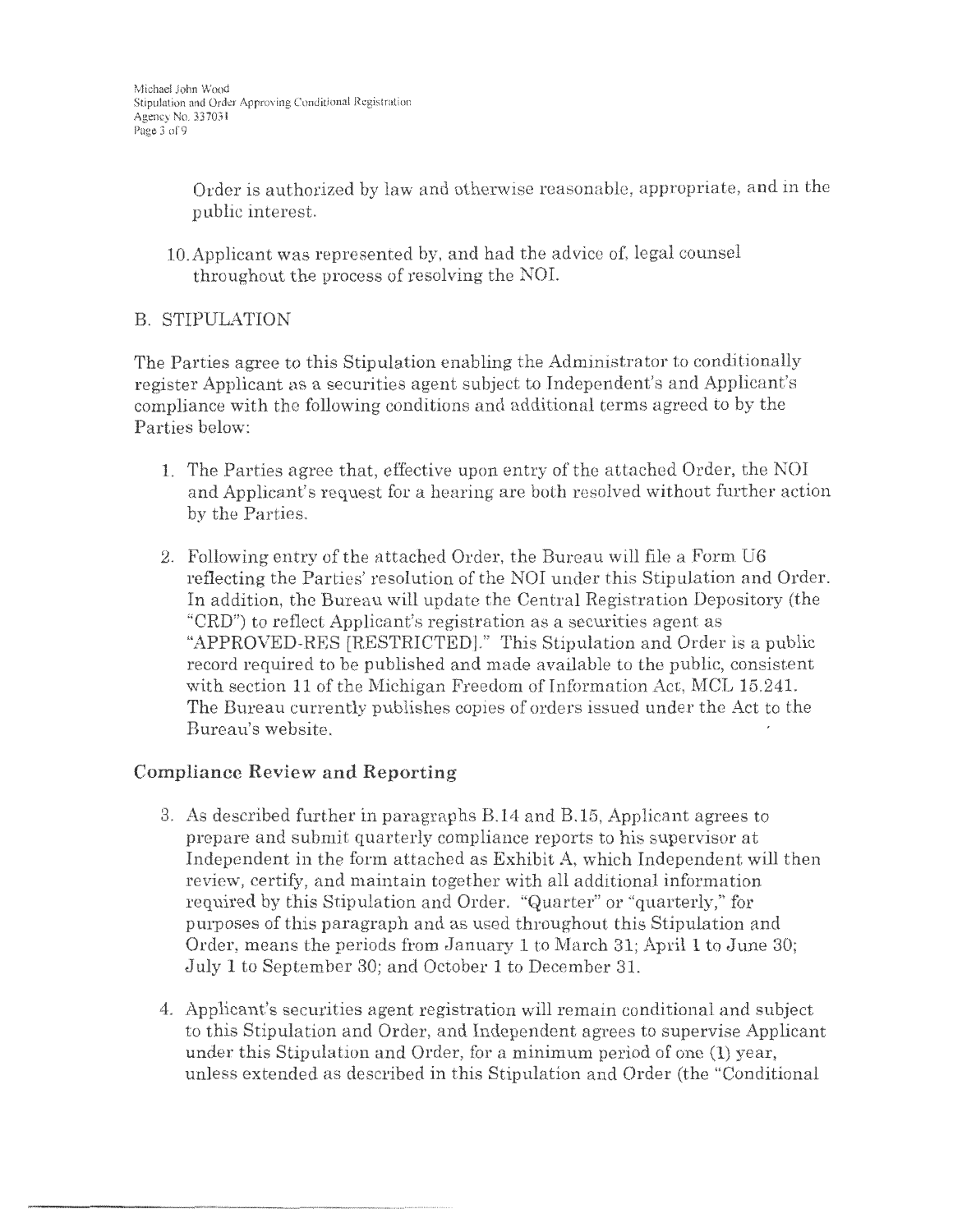Registration Term"). At the end of the Conditional Registration Term, Independent may submit a written request to the Bureau, at the address indicated in Paragraph B.5, that the conditions be lifted from Applicant's registration and providing a reasonable basis for the request as described in this Section 4. Independent's written request to lift Applicant's conditional registration must include: (a) originals of all quarterly compliance reports required under paragraphs B.3, B.14, and B.15; and (b) any additional information specifically required by this Stipulation and Order. Applicant's registration will remain conditional, and the Conditional Registration Term continues, until the Administrator issues an order removing the conditions imposed by this Stipulation and Order after consideration of Independent's written request contemplated by this paragraph.

5. Any changes to Paragraphs A.6 or A.7 of this Stipulation and Order must be reported in writing to the Bureau within fifteen (15) days to the following address:

> Corporations, Securities & Commercial Licensing Bureau Securities & Audit Division - Final Order Monitoring P.O. Box 30018 Lansing, MI 48909

- 6. Independent must separately report to the Bureau any: (a) customer complaints (written or verbal); (b) disciplinary actions; and (c) other changes to Applicant's answers to the Disclosure Questions on the Form U4 (a "Reportable Event") that arise during the Conditional Registration Term, regardless of whether Applicant is required to report this information on the Form U4, within twenty-one (21) days after receipt of the information. Reporting this information on the CRD/IARD system alone will not satisfy this requirement. Applicant must also supply the Bureau a copy of bis revised Form(s) U4 upon its filing through the CRD/IARD. These items must be reported to the Bureau in writing directly at the address indicated in Paragraph B.5 and must include the following information regarding each customer complaint or Reportable Event:
	- a. Client name, address, telephone number and e-mail address, if any.
	- b. A copy of any written complaint.
	- c. A written summary of any verbal complaint or other Reportable Event.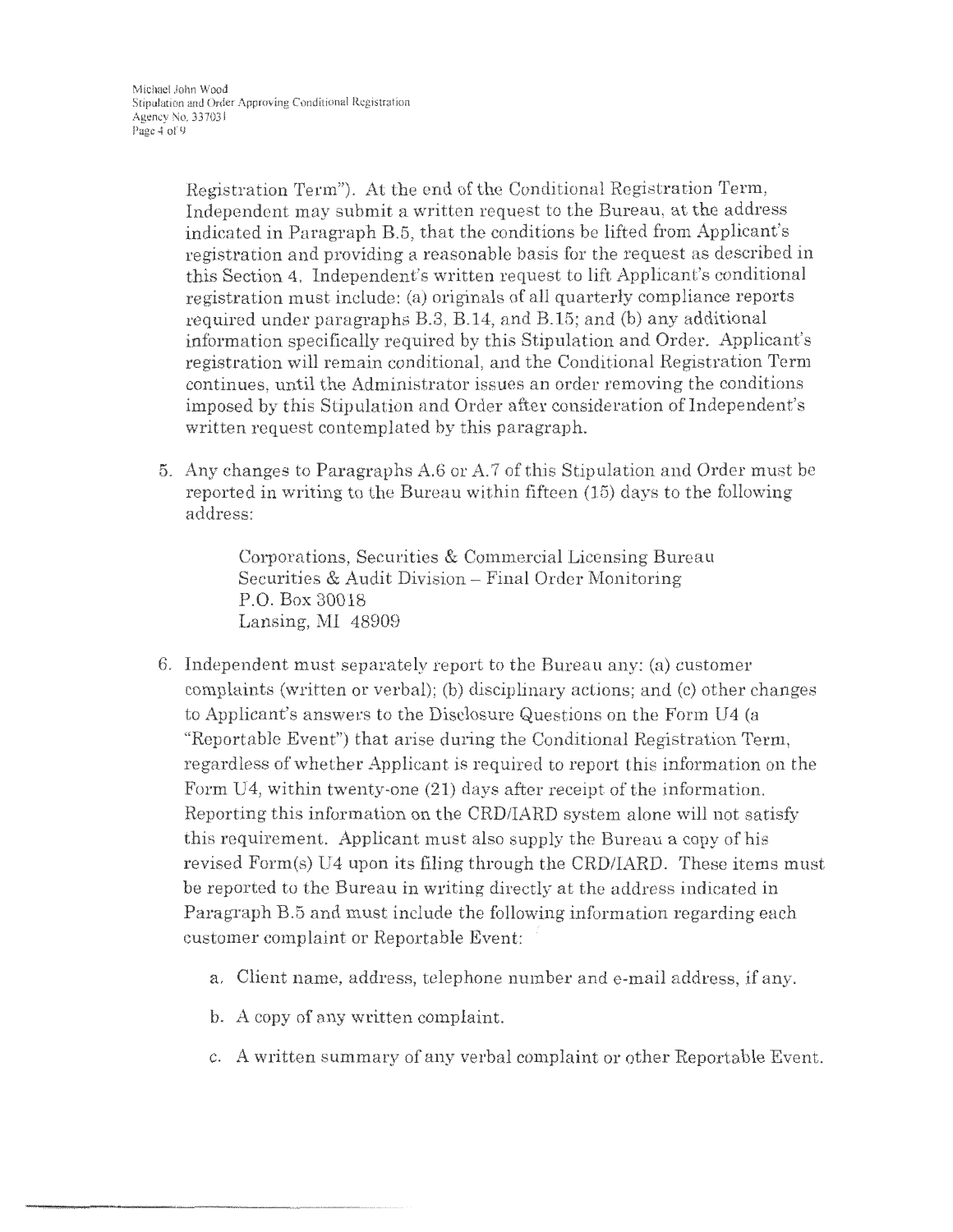- d. Current status of the complaint or other Reportable Event, including the resolution, if any.
- 7. Applicant and Independent acknowledge that a new complaint or other reportable item may extend the supervisory period or result in other disciplinary action under the Securities Act.
- 8. All new accounts for Applicant's Michigan customers will be reviewed and approved by Independent before the execution of the initial transaction(s) in any new accounts.
- 9. All transactions for customer accounts will be reviewed and approved by Independent within 24 hours of execution.
- 10. The firm will be required to monitor Mr. Wood's email through the established lexicon. Hard copy client correspondence, including, without limitation, U.S. mail, facsimiles, etc., both incoming and outgoing, shall be forwarded by the Applicant and reviewed by Applicant's supervisor or Independent's compliance department on no less than a monthly basis. Independent will maintain evidence of review (e.g., Supervisor or Compliance Officer's initials written on all hard copy correspondence). This review may be performed through an automated message review program.
- 11.All advertising, sales literature, and other solicitation material given or sent by Applicant to any customer or potential customer shall be approved by Applicant's supervisor or Independent's compliance department before use.
- 12. Independent will hold a quarterly review meeting with Applicant regarding his activities and the status of any current disciplinary actions.
- 13. In conjunction with reviewing and certifying Applicant's quarterly compliance reports during the Conditional Registration Term, Independent will also conduct a monthly review with Applicant regarding Applicant's activities and the status of any current disciplinary actions. Independent's monthly review with Applicant will further assess Applicant's Michigan customer accounts for compliance with this Stipulation and Order and the Act. The monthly review requirement under this paragraph begins immediately on the date that the attached Order is entered, and the reviews must be completed within fourteen (14) calendar days after the final day of each month.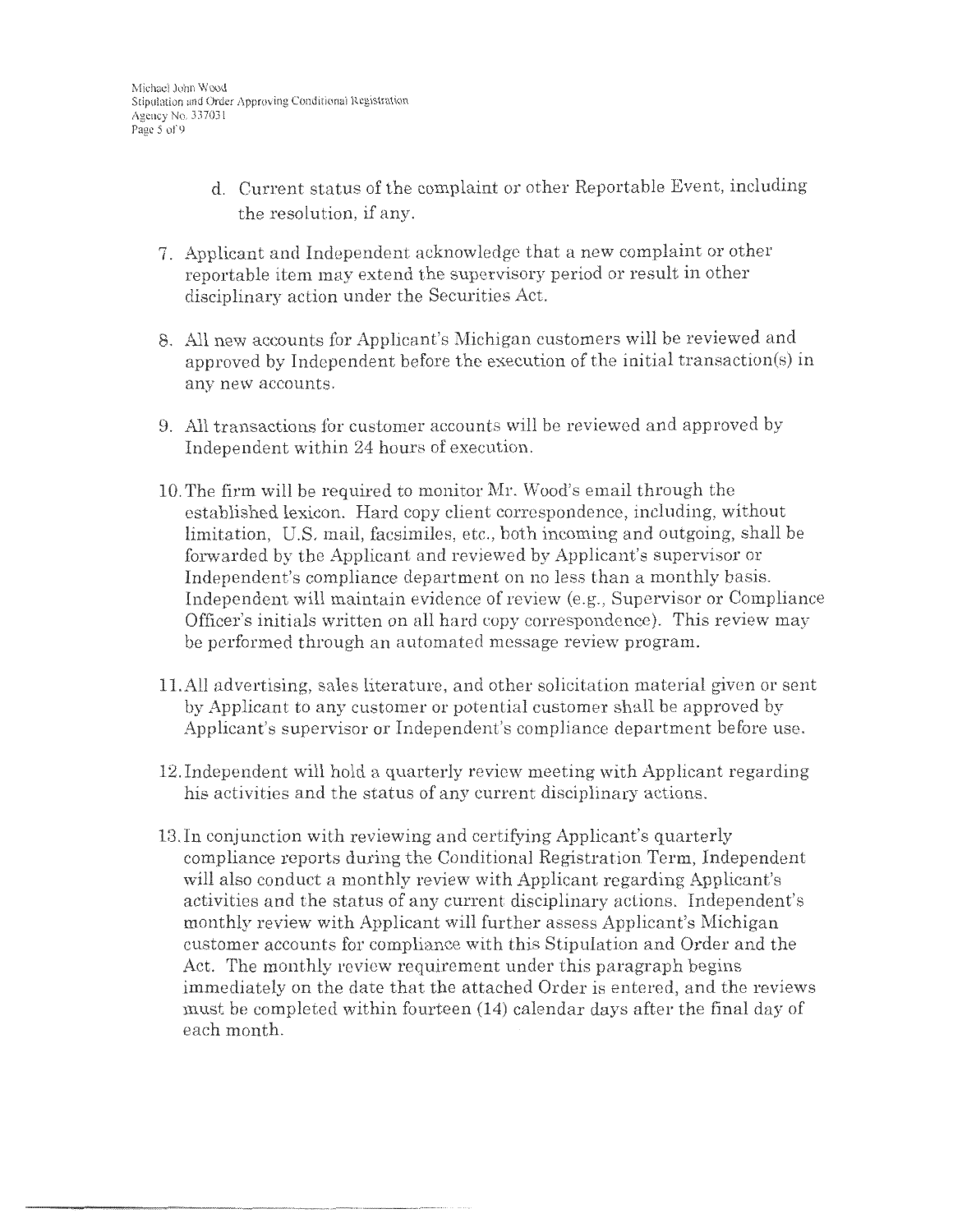Michael John Wood Stipulation and Order Approving Conditional Registration Agency No. 337031 Page 6 of 9

- 14. Within fourteen (14) calendar days after the final day of each quarter, Applicant agrees to prepare and submit to his supervisor at Independent a quarterly compliance report in the form attached as Exhibit A. Within fourteen (14) calendar days after receiving Applicant's quarterly compliance report, Independent agrees to review the report certifying in writing whether Applicant complied with this Stipulation and Order and the Act during the applicable quarterly reporting period. The report and certification must be maintained by Independent. The reporting period for the first quarterly compliance report begins immediately on the date that the attached Order is entered and ends on the final day of that quarter. The reporting period for subsequent quarterly compliance reports begins on the first day and ends on the final day of the next applicable quarter.
- 15. Independent is not required to submit Applicant's quarterly compliance reports to the Bureau on a periodic basis. However, Independent must maintain all quarterly compliance reports and certifications and provide them to the Bureau: (a) to support a request to lift Applicant's conditional registration as provided in Paragraph B.4 of this Stipulation and Order; (b) upon request by the Department within ten (10) calendar days, in connection with any submission of information as required under Paragraph B.6 of this Stipulation and Order; and (c) upon request by the Bureau within ten (10) calendar days for any other reason.
- 16. If any monthly review or quarterly compliance report reveals that Applicant is not in compliance with this Stipulation and Order or the Act, then Independent must immediately report the non-compliance to the Bureau in writing at the address indicated in Paragraph B.5.
- 17. Independent will not transfer the registration of Applicant to another brokerdealer, pursuant to a mass transfer, without prior approval of the Bureau while this Stipulation and Order is in effect.

### **Additional Provisions**

- 18.Applicant and Independent will fully cooperate with the Bureau in any investigation, audit, or examination relating to Registrant's activities.
- 19.Applicant and Independent acknowledge and agree that upon their failure to comply with any requirements imposed by this Stipulation and Order, the Administrator is entitled to and may immediately: (a) suspend all registrations held by Applicant under the Act; (b) deny any renewal registrations submitted by him; and (c) deny any future applications for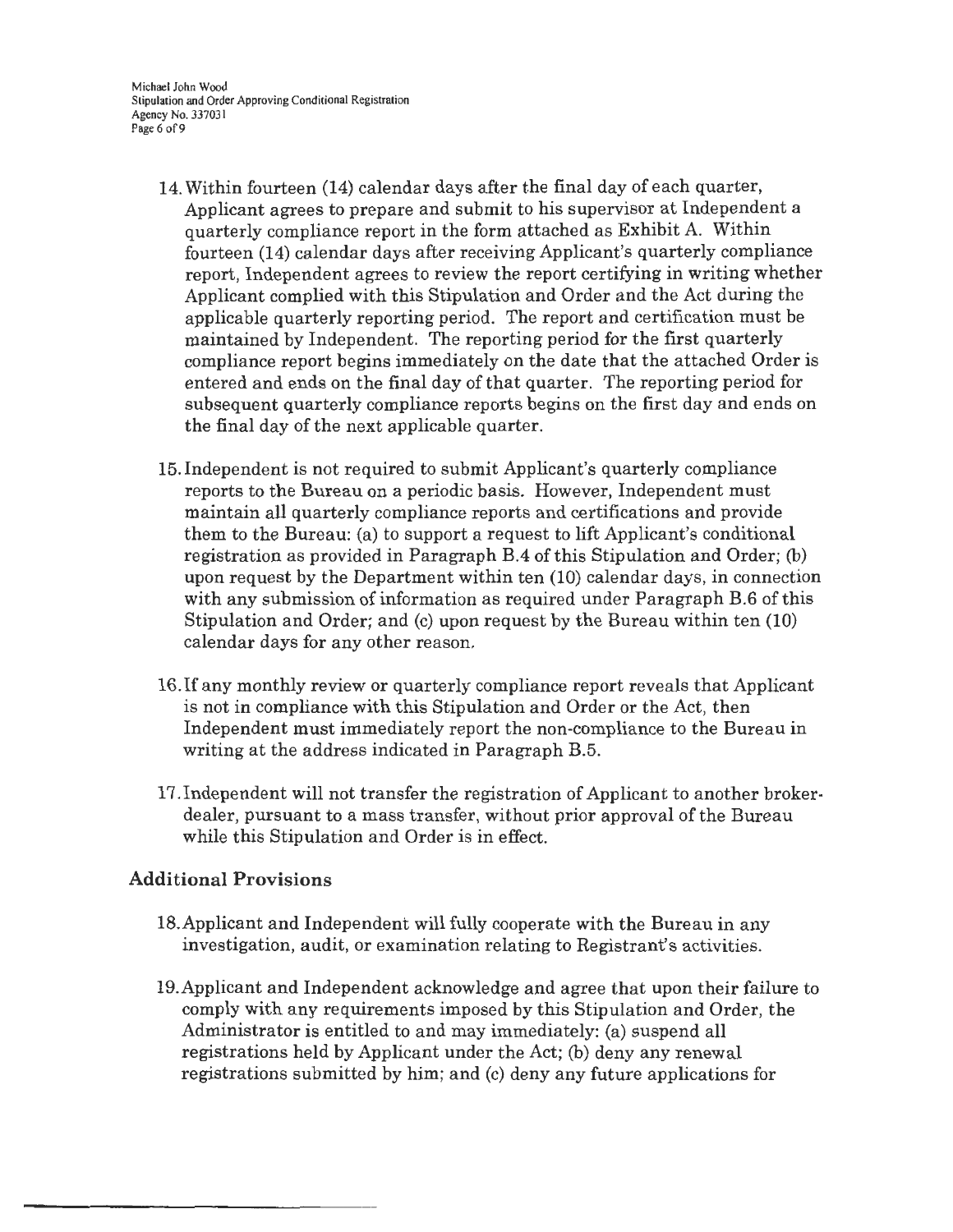registration submitted by him. A summary suspension under this paragraph is effective upon written notice to Applicant given by the Administrator or her designee. In the event of such suspension, including but not limited to a suspension premised on non-compliance by Independent, Applicant will have the right to a hearing pursuant to Michigan Uniform Securities Act section 451.2412(6). Applicant and Independent further acknowledge and agree that the Administrator may pursue any other available contractual, administrative, or judicial remedies to enforce this Stipulation and Order. Applicant may voluntarily surrender or withdraw a registration under the Act; however, such surrender or withdrawal will not negate the previously mentioned actions against the relevant registration or additional disciplinary proceedings if a violation of this Stipulation and Order or the Act occurred. In the event Applicant is no longer associated with Independent, or any successor to Independent's broker dealer registration, the provisions of Michigan Uniform Securities Act section 451.2408 shall apply to Applicant's registration with a new firm.

- 20.Applicant further acknovvledges and agrees that: (a) the Administrator has jurisdiction and authority to enter the attached Order; (b) the attached Order may be entered without any further notice to Applicant; and (c) upon entry of the attached Order, it is final and binding, and Applicant waives any right to a hearing that exists under the Act, the rules promulgated under the Act or the predecessor Act, the Administrative Procedures Act of 1969, 1969 PA 306, MCL 24.201 et seq., or other applicable law.
- 21. The Parties acknowledge and agree that this Stipulation and Order contains the entire understanding of the Parties and supersedes and forever terminates all prior and contemporaneous representations, promises, agreements, understandings, and negotiations, whether oral or written, with respect to its subject matter. The Parties further agree that this Stipulation and Order may only be amended, modified, or supplemented by a duly executed writing signed by each party and approved by Order of the Administrator.
- 22. The Parties acknowledge and represent that: (a) each party has read this Stipulation and Order in its entirety and fully understands all of its terms, conditions, ramifications, and consequences; (b) each party unconditionally consents to the terms of this Stipulation and Order; (c) each party has consulted with or had ample opportunity to consult with legal counsel of his, her, or its choosing prior to executing this Stipulation; (d) each party has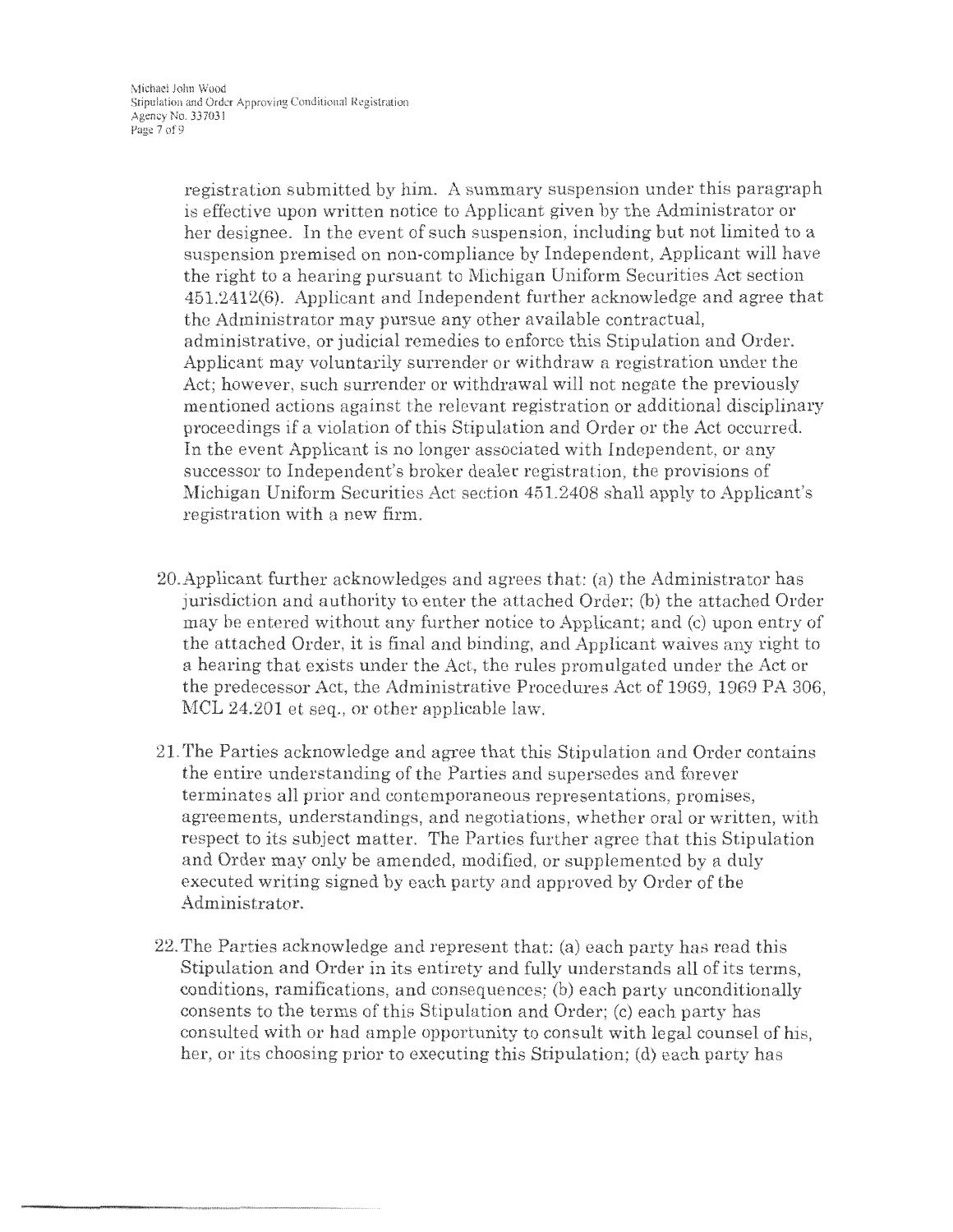Michael Infection Saind on and Order Approving Construction Registration Anno en Banco **BARBO** 

> freely and veluntarily signed this Streaktupn, and (e) this consideration received by each party as described in this Supulation and Order is adequate.

- 23 The Parties agree that they may execute this Stipulation in any number of connection the each of which shall be deemed an original hereof, but which together shall constitute one and the same instrument and agreement, and that resimile or electronically-transmitted signatures may be attached to this faiptifican and shall be turding on such parts as an original signature.
- 24. The signatories to this Stindktion below represent and warrant that they have the legal capacity and authority to enter this Still and on behalf of the named Parties and to bind the maned Parties to the terms and Could tons contained herein.

Through their signatures, the Bureau Applicant and Independent agree to comply with the above terms and conflicits.

Darock Al Ch

Smid

m to Osh Wood<br>Michael John Wood Applicant

 $D_{\text{A}}$  and  $D_{\text{A}}$ 

Signad

Dong Hall Communica Officer Independent Financial Creup, LLC

Approved by:

Dated: Signed:

Timathy is Teacher Securities & Andri Division Director Corporations Securities & Communical Linensing Hurcut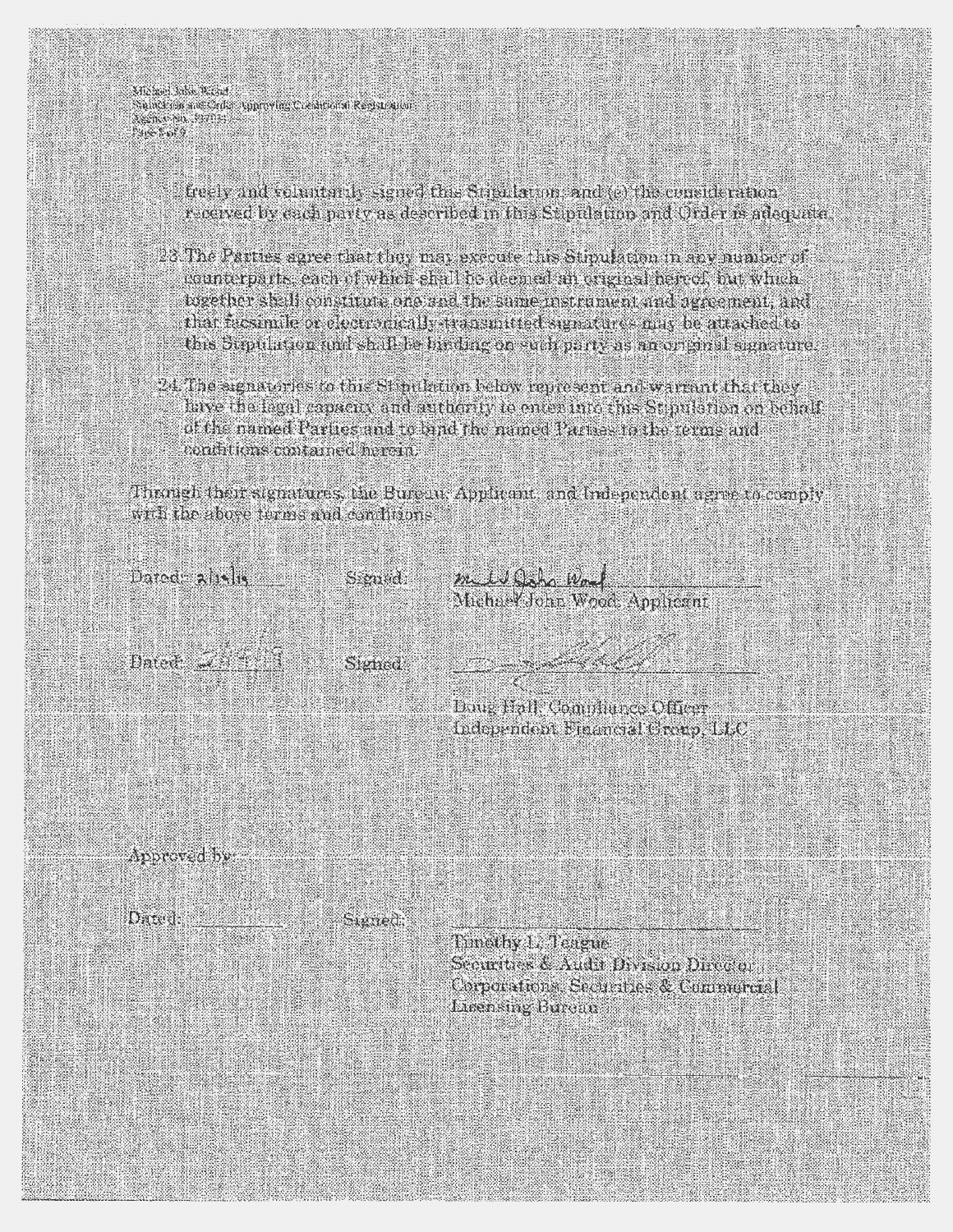freely and voluntarily signed this Stipulation; and (e) the consideration received by each party as described in this Stipulation and Order is adequate.

- 23. The Parties agree that they may execute this Stipulation in any number of counterparts, each of which shall be deemed an original hereof, but which together shall constitute one and the same instrument and agreement, and that facsimile or electronically-transmitted signatures may be attached to this Stipulation and shall be binding on such party as an original signature.
- 24. The signatories to this Stipulation below represent and warrant that they have the legal capacity and authority to enter into this Stipulation on behalf of the named Parties and to bind the named Parties to the terms and conditions contained herein.

Through their signatures, the Bureau, Applicant, and Independent agree to comply with the above terms and conditions.

Dated: Signed:

Michael John Wood, Applicant

Dated:  $2/19/19$  Signed:

D , Mac

Doug Hall, Compliance Officer Independent Financial Group, LLC

Approved by:

Dated: Signed:

Timothy L. Teague Securities & Audit Division Director Corporations, Securities & Commercial Licensing Bureau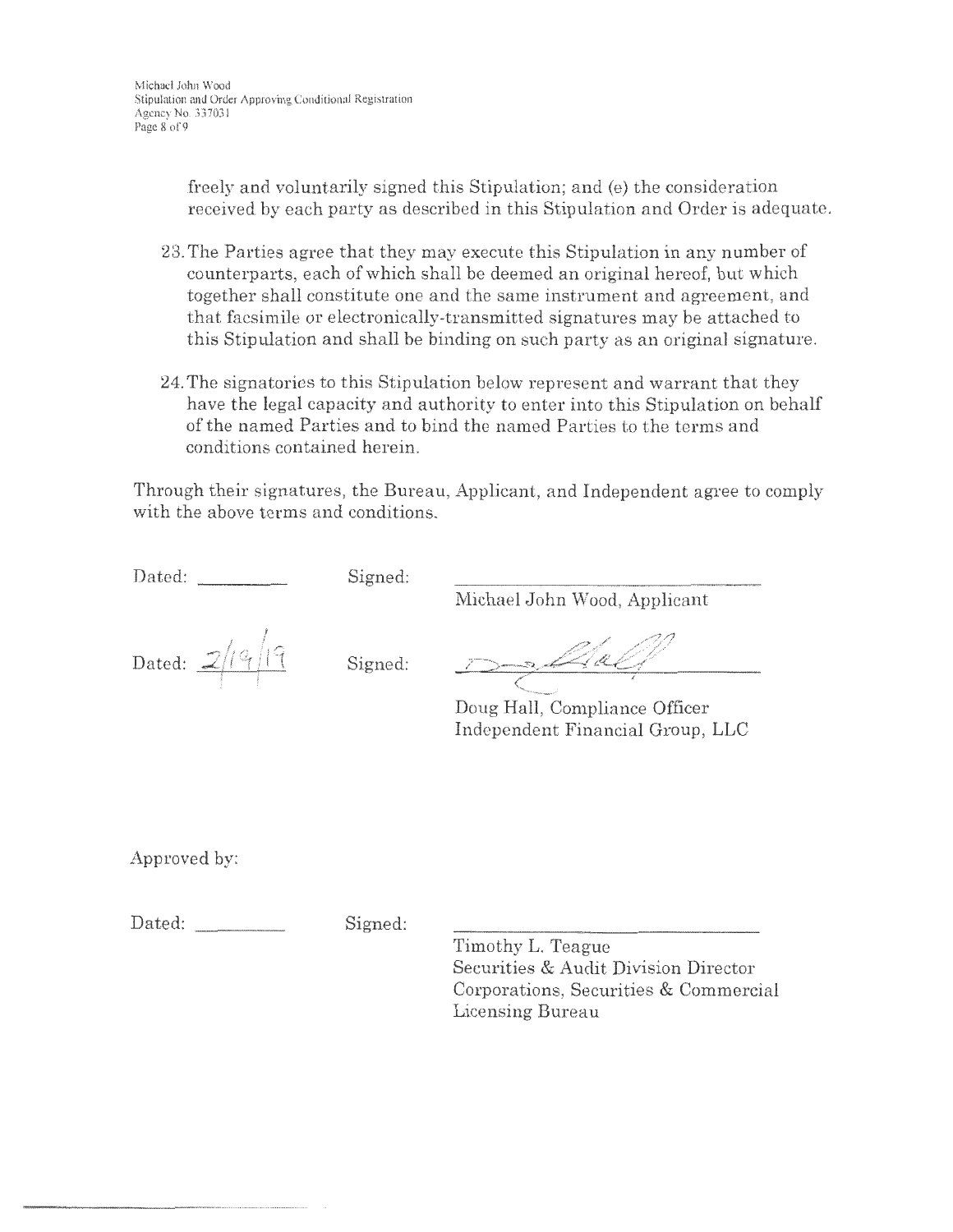freely and voluntarily signed this Stipulation; and (e) the consideration received by each party as described in this Stipulation and Order is adequate.

- 23. The Parties agree that they may execute this Stipulation in any number of counterparts, each of which shall be deemed an original hereof, but which together shall constitute one and the same instrument and agreement, and that facsimile or electronically-transmitted signatures may be attached to this Stipulation and shall be binding on such party as an original signature.
- 24. The signatories to this Stipulation below represent and warrant that they have the legal capacity and authority to enter into this Stipulation on behalf of the named Parties and to bind the named Parties to the terms and conditions contained herein.

Through their signatures, the Bureau, Applicant, and Independent agree to comply with the above terms and conditions.

| Dated: | Signed: | Michael John Wood, Applicant                                      |
|--------|---------|-------------------------------------------------------------------|
| Dated: | Signed: | Doug Hall, Compliance Officer<br>Independent Financial Group, LLC |

Approved by:

Dated:  $3 \cdot | \cdot | 9$  Signed:

**imothy** d. eague

Timothy L. Teague Securities & Audit Division Director Corporations, Securities & Commercial Licensing Bureau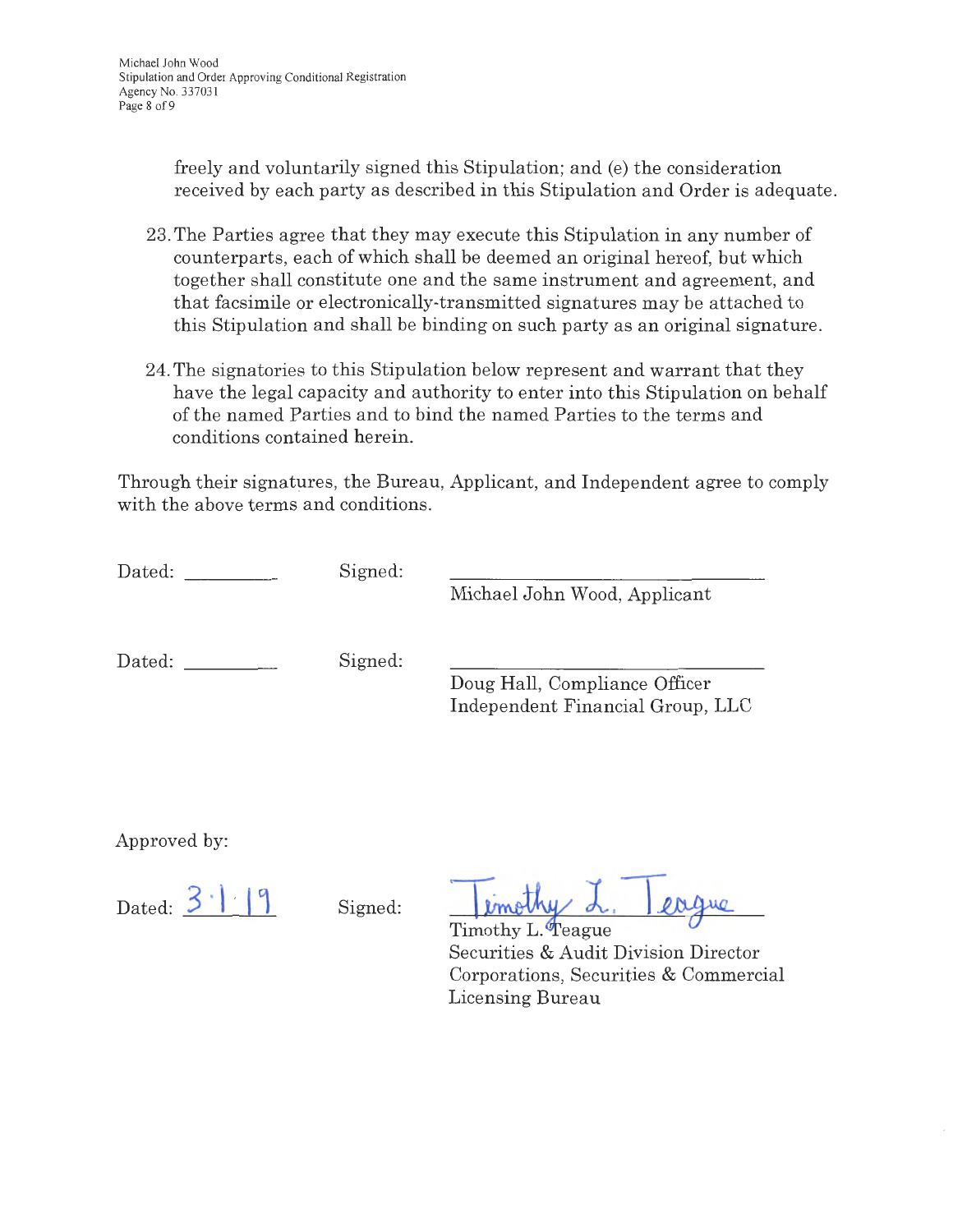Michael John Wood Stipulation and Order Approving Conditional Registration Agency No. 337031 Page 9 of 9

C. ORDER

NOW, THEREFORE, the Administrator ORDERS:

IN ACCORDANCE WITH THE FOREGOING FULLY EXECUTED STIPULATION, REGISTRANT MICHAEL JOHN WOOD'S SECURITIES AGENT REGISTRATION IS CONDITIONALLY APPROVED.

Julia Dale Administrator and Director Corporations, Securities & Commercial Licensing Bureau

Dated:  $3/1/19$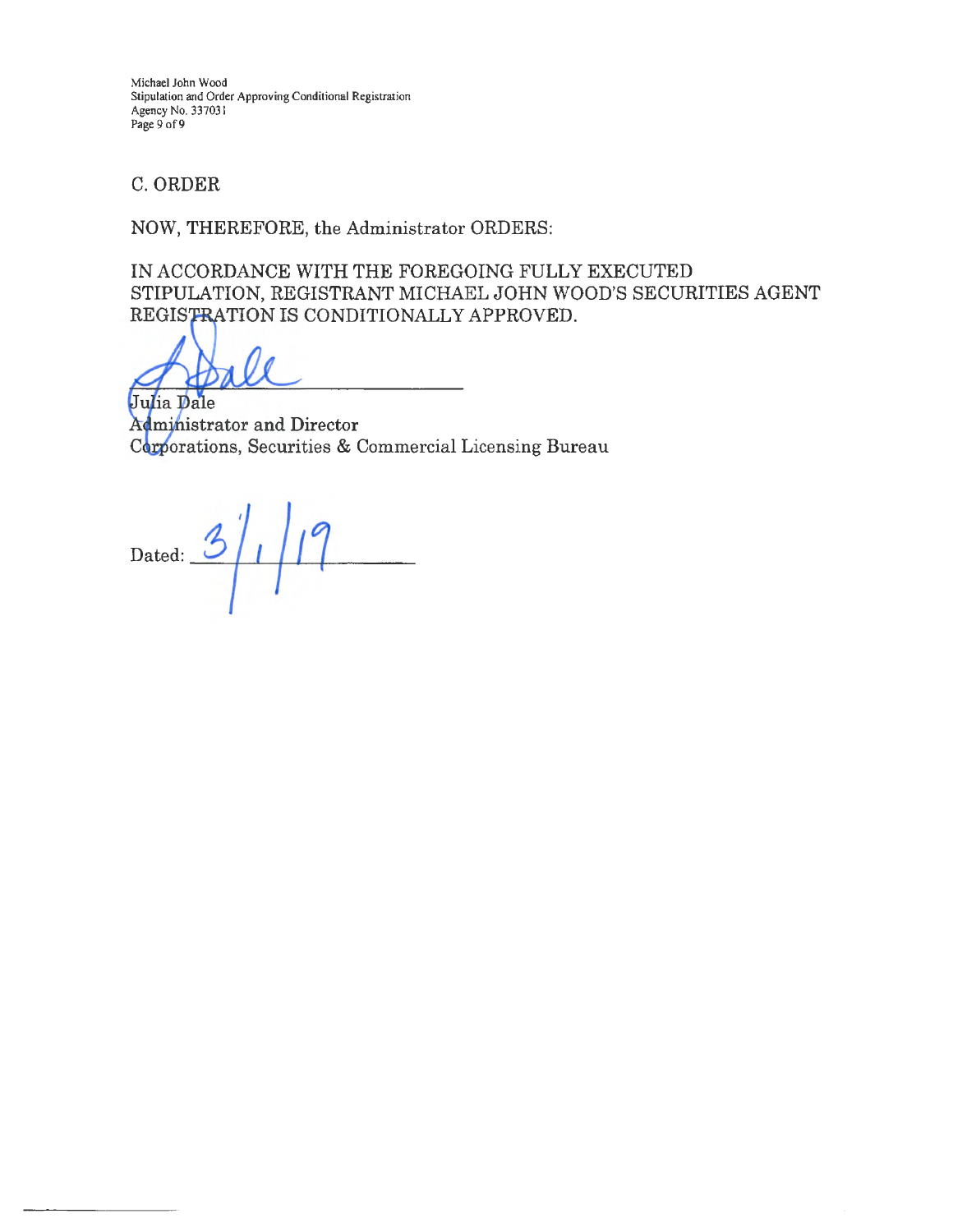#### **STATE OF MICHIGAN DEPARTMENT OF LICENSING AND REGULATORY AFFAIRS CORPORATIONS, SECURITIES & COMMERCIAL LICENSING BUREAU**

In the matter of:

Agency No. 337031

MICHAEL JOHN WOOD CRD# 843124

Applicant.

*is*  $\overline{u}$  Issued and entered This  $S$  day of  $S$  and  $M$  the set of  $\sim$  18

### **NOTICE OF INTENT TO DENY, CONDITION, OR LIMIT SECURITIES AGENT REGISTRATION APPLICATION**

# **I. RELEVANT FACTS AND APPLICABLE LAW.**

Relevant information and statutory provisions, under the Michigan Uniform Securities Act (2002) ("the Securities Act"), 2008 PA 551, as amended, MCL 451.2101 *et seq:.* 

- 1. Michael John Wood ("Applicant") has previously been registered as a securities agent and as an investment adviser representative in other states, but has never held any registrations under the Securities Act in Michigan.
- 2. Applicant's registrations through Thrivent Investment Management, Inc. (CRD# 183 87, "Thrivent") were terminated on or around July 31, 2016 for alleged signature irregularities in connection with two customers. Applicant now denies that he engaged in any activities that resulted in customer signature irregularities, but did previously acknowledge in writing that the conduct occurred.
- 3. Applicant applied for registration as a securities agent in Michigan through Independent Financial Group, LLC (CRD# 7717, "Independent"), a Michigan-registered brokerdealer on or around June 5, 2018; the application became complete on or around July 25, 2018.
- 4. A review of information related to Applicant's securities agent registration application by staff at the Corporations, Securities, and Commercial Licensing Bureau ("the Bureau") within the State of Michigan Department of Licensing and Regulatory Affairs revealed that Applicant acknowledged in writing that he engaged in conduct that led to customer signature irregularities, which caused the termination of his registrations through Thrivent in 2016.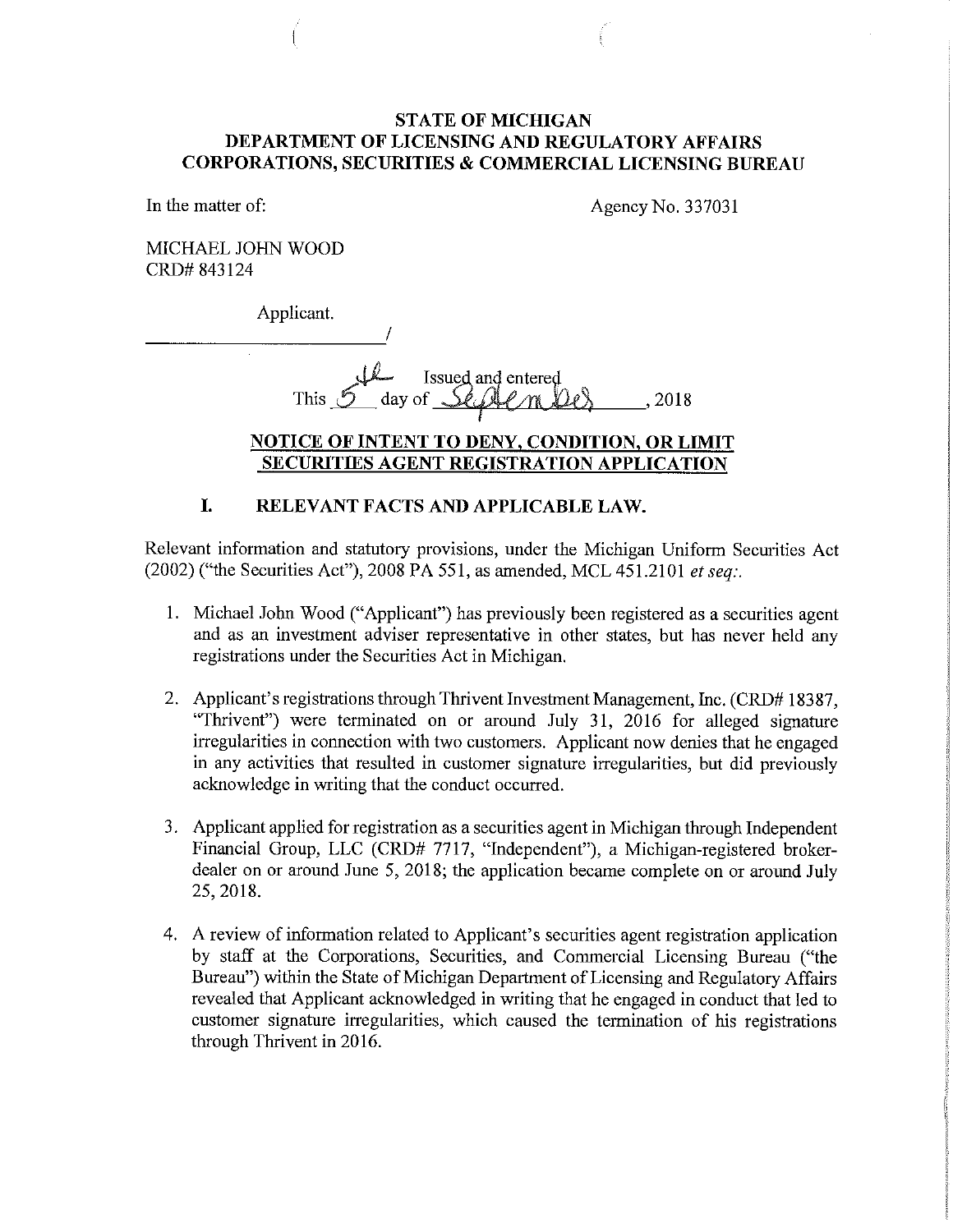- 5. The Director of the Bureau ("Administrator") has reviewed materials relating to the application referred to in paragraph 3, above. The Administrator finds that Applicant's conduct in the securities industry within the previous ten years, as discussed in paragraph 2, was dishonest or unethical. Based on Applicant's past conduct discussed above and hereafter, the Administrator has determined that the denial, conditioning, or limitation of Applicant's securities agent registration application is authorized, appropriate, and in the public interest.
- 6. Section 412(1) of the Securities Act, MCL 451.2412(1), provides that if the Administrator finds that the Order is in the public interest and MCL 451.2412(4) authorizes the action, the Administrator may issue an Order denying, conditioning, or limiting an application for registration as a securities agent.
- 7. Section 412(4) of the Securities Act, MCL 451.2412(4) states in relevant part:

(4) A person may be disciplined under subsections (1) to (3) if any of the following apply to the person:

\*\*\*

(m) The person has engaged in dishonest or unethical practices in the securities, commodities, investment, franchise, banking, finance, or insurance business within the previous 10 years...

- 8. Section 412(6) of the Securities Act, MCL 451.2412(6), authorizes the Administrator to deny a registration application pending final determination of an administrative proceeding.
- 9. The Administrator may deny Applicant's securities agent registration application under sections  $412(1)$  and  $412(4)(m)$  of the Securities Act, MCL  $451.2412(1)$  and MCL  $451.2412(4)(m)$ , because Applicant engaged in dishonest or unethical business practices in the securities industry within the previous ten years as he has acknowledged in writing that he engaged in activities that resulted in customer signature irregularities.

### **II. ORDER.**

The Administrator finds that this ORDER is authorized, appropriate, and in the public interest based on the above-cited facts and law.

#### IT IS ORDERED as follows:

1. The Administrator intends to deny the securities agent registration application of Michael John Wood, under section 412(1) of the Securities Act, MCL 451.2412(1), because Applicant engaged in dishonest or unethical behavior in the securities industry within the previous ten years, which supports the denial, conditioning, or limitation of his registration application